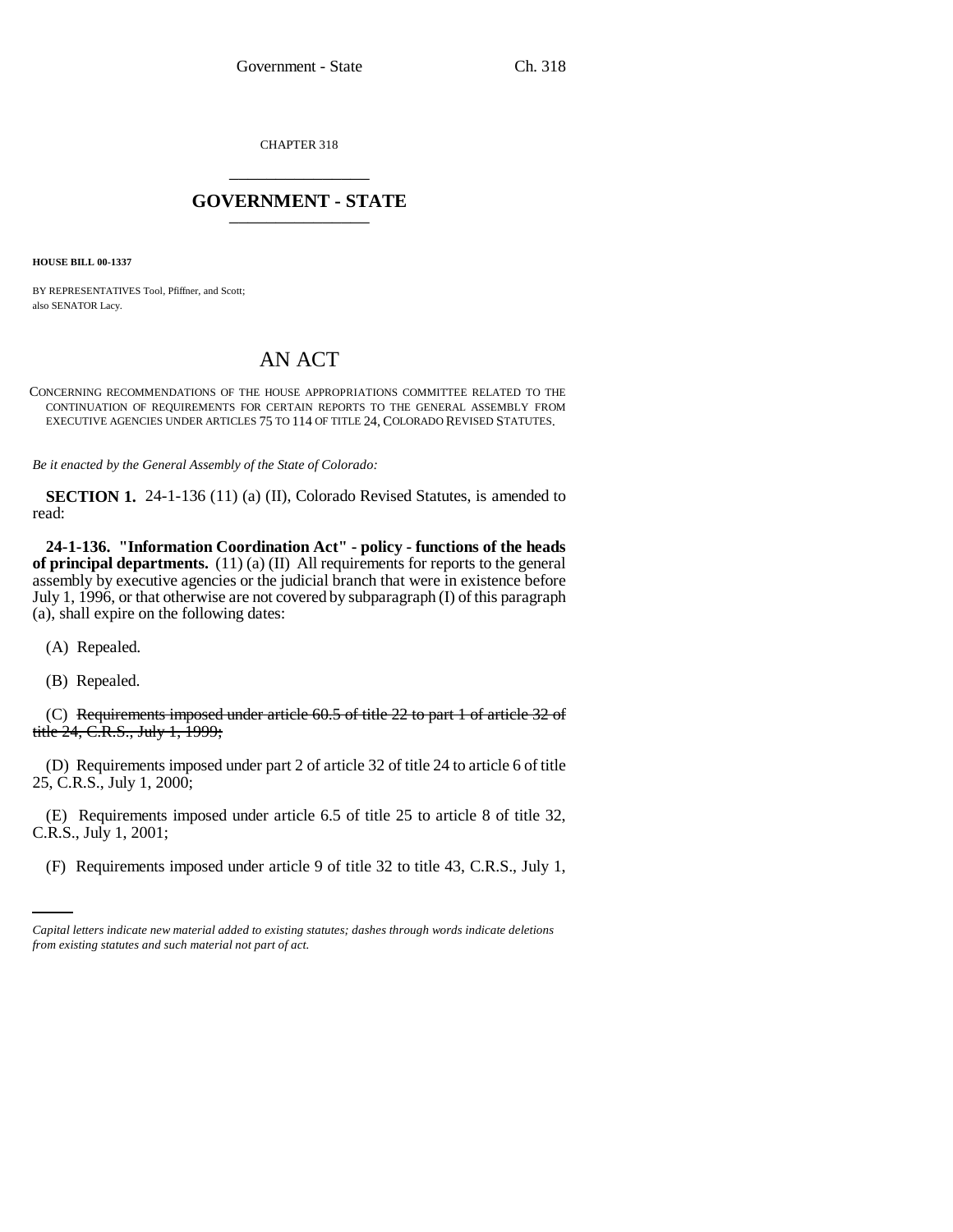2002.

**SECTION 2. Repeal.** 24-78-202, Colorado Revised Statutes, is repealed as follows:

**24-78-202. Report by the staff of the legislative council and the office of legislative legal services regarding federal mandates - directions provided by the executive committee - recommendations.** (1) The staff of the legislative council and the office of legislative legal services shall examine the information received through the requests for information prepared pursuant to section 24-78-201 and, based upon such information, shall jointly present a report to the executive committee of the legislative council on or before December 1, 1994. The executive committee shall provide direction to the staff of the legislative council and the office of legislative legal services regarding any additional federal mandates efforts to be undertaken by the legislative staff in light of the report and shall provide the deadlines for completion of any such efforts. The federal mandates efforts the executive committee may direct the staff of the legislative council and the office of legislative legal services to undertake include, but are not limited to, the following:

(a) Providing recommendations to the executive committee regarding:

(I) Contracts that the executive committee may enter into with specified persons or entities to conduct research, to analyze certain subjects, or to provide other services regarding federal mandates;

(II) One or more requests for proposals to obtain bids for contracts to provide services regarding federal mandates; or

(III) Any other methods to obtain information regarding federal mandates; and

(b) Providing estimates to the executive committee of the cost of the federal mandate efforts recommended by the staff of the legislative council and the office of legislative legal services under the provisions of this section and providing recommendations regarding any possible public and private sources of moneys to fund such efforts, including any appropriations by the general assembly that may be required.

**SECTION 3.** 24-82-403 (7), Colorado Revised Statutes, is amended to read:

**24-82-403. State agency - powers and duties.** (7) The director of the agency shall prepare and transmit annually, in the form and manner prescribed by the heads of the principal departments pursuant to the provisions of section 24-1-136, a report accounting to the governor and the general assembly for the efficient discharge of all responsibilities assigned by law or directive to the agency. Publications of the agency circulated in quantity outside the executive branch shall be issued in accordance with the provisions of section 24-1-136.

**SECTION 4. Repeal.** 24-82-702 (2), Colorado Revised Statutes, is repealed as follows:

**24-82-702. Lease-purchase agreements.** (2) The director shall report to the